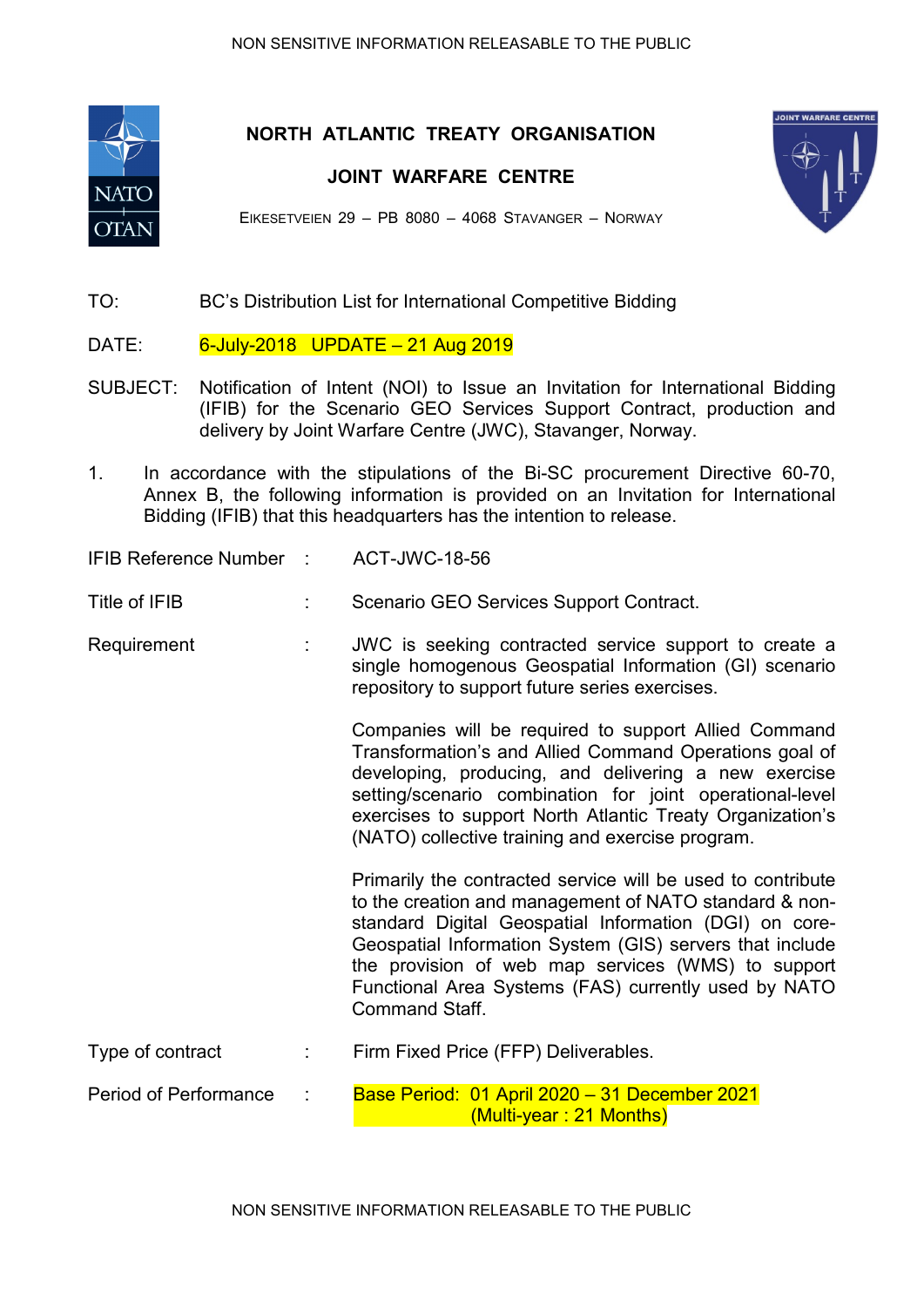Option Periods: (Twelve months): 01 January – 31 December 2022 (Twelve months): 01 January – 31 December 2023

Option terms are subject to annual review and granted extension.

- Bidding Procedure : Sealed Bidding, Three-Envelope method -Lowest Price/Technically Compliant Funding : Subject to funding: Military Budget, Estimated magnitude of award: Approx 24 – 35 Million NOK over a possible 3 years and 9 months period. Classification : NATO UNCLASSIFIED Issue Date : September 2019, planned Bid Closing Date : Correct Control Control of Details Point Point Point Point Point Point Point Point Point Point Point Point Point Point Point Point Point Point Point Point Point Point Point Point Point Point Point Point Eligibility : Companies from all NATO member nations contributing to the financing of the budgets/requirements, which have performed similar contracts within the last three years substantially similar in scope to the requirement described in the solicitation. Contracted companies providing deliverables under the contact must employ citizens of a NATO nation, be able to obtain NATO Security Clearances for all personnel involved in the development, delivery and consultation, valid for the duration of the contract and have documented, evident and sustainable competence and capabilities relevant to the technical requirements aspects of the contract. Delivery location(s) : Joint Warfare Centre, Stavanger, Norway Partial bidding : Partial Bidding is NOT authorized
- Web site in the site of the [www.jwc.nato.int](http://www.jwc.nato.int/)
- 2. JWC will directly e-mail this IFIB to all potential bidders and will post the tender documents on the Web site above. 26 Companies have already been identified from the NOI when it was originally posted. You are hereby invited to nominate, **by email before 26 August 2019 -** the name, full address, Point of Contact, telephone number, of other potential bidders established within your country. Companies do not have to be nominated in order to bid. This and any other correspondence hereto is to be addressed to:

**E-mail: [pcs@jwc.nato.int](mailto:pcs@jwc.nato.int) or**